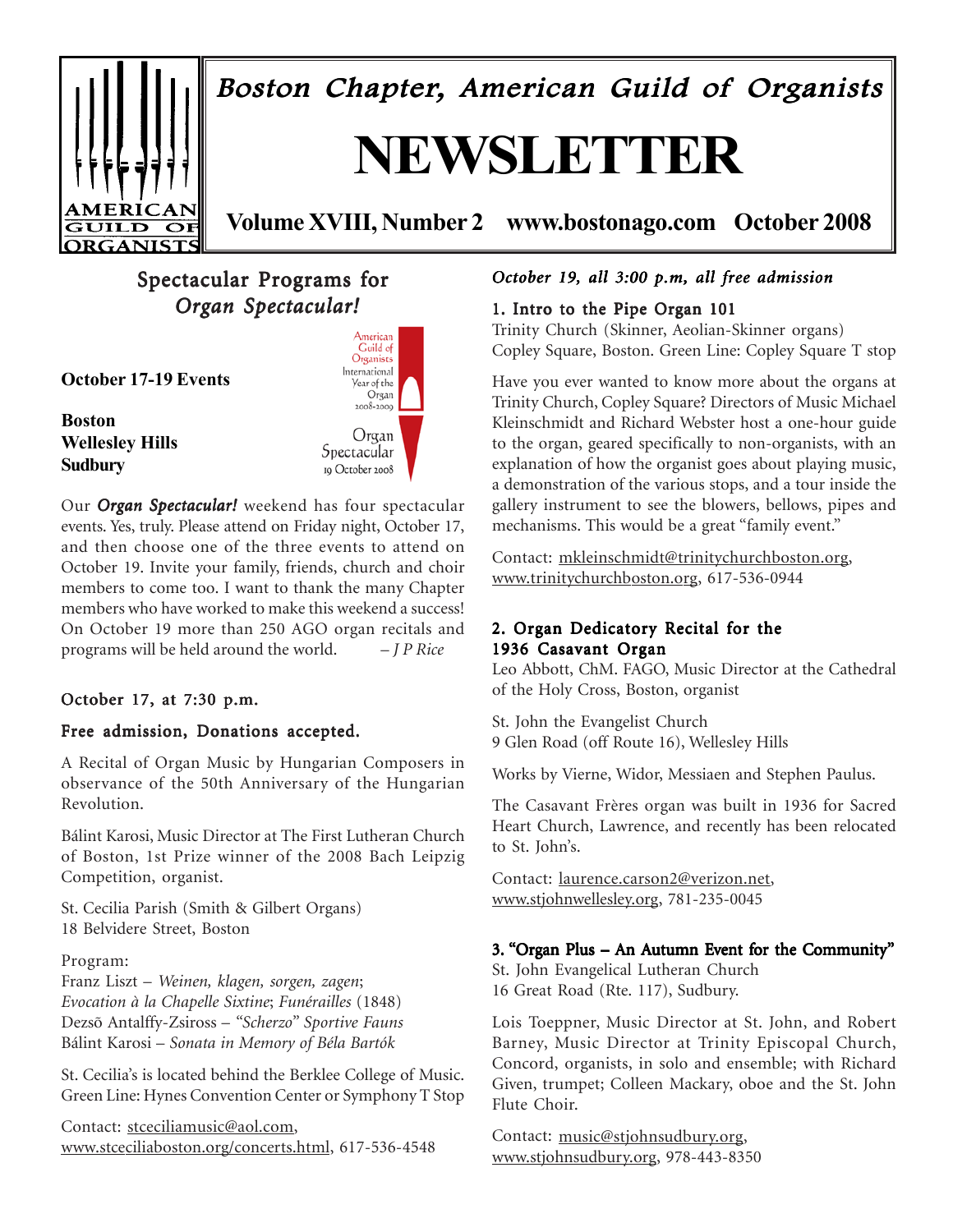### Dean's Message

### Cautious Optimism?

We in the organ world have taken our lumps in the past few years, especially around Boston, what with declining numbers, churches closing, changing worship styles which shun the organ, schools dropping organ departments. Not to mention some of us having to deal with uninterested congregations and uncomprehending clergy. Then there are the increasing economic pressures we now face. So a certain wariness may be justified when small items of good news do come along, but I still can't help getting a lift from recent reports.

In our own Boston chapter, the YOI got a nice boost last season with six scholarship students. This is the one program from which most of our new, local young organists now come. Which brings us to this year's YOI Pedals, Pipes, and Pizza on October 25: check it out! Also, those who were at last spring's chapter annual meeting recall the splendid performances by four current or recent college students, holding forth on the 1861 Hook organ in Sears Chapel. Good news, and music, indeed!

Nearby, our colleagues in the Worcester Chapter hosted a Pipe Organ Encounter in July, which drew forty-two [!] teenagers from across the country. Directed by Frank Corbin and held at Assumption College, this POE was featured on New England Cable News. Other POEs this summer, including the new POE Advanced, report equally successful weeks.

Sometimes the good news can be startling. At the AGO national convention in Minneapolis, James Thomashower, in his executive director's speech at the annual meeting, related how organists and organ aficionados are gathering on Facebook, My Space, and other major Internet web sites. You want some encouraging words? Read Thomashower's rather hilarious account in the September TAO. (Sisters of the Chamades, unite!). Also in September's TAO, in the Pipings section, is an encouraging report from San Antonio about increasing numbers of college students studying organ. Good news from the Alamo!

On the organ-building front, our area shops are keeping busy with new instruments and rebuilds. And in what could be a trend, yet another fine, small pipe organ was installed in an area residence this summer. *(continued next page)*

# **Executive Committee Meetings** Monday evenings 7-9 pm, Church of the Advent, 30 Brimmer St, Boston. Charles MBTA

Tues Nov 11, Mon Jan 12, Tues Mar 10, Mon Jun 1

Executive committee meetings are open to all Chapter members.

Newsletter of the Boston Chapter, American Guild of Organists Published 10 times a year, September-June. Distributed to members & associates of the Boston Chapter, AGO.

Mailed at standard mail rates from Boston MA. Boston Chapter/AGO c/o Timothy Hughes, Membership 247 Washington St #24, Winchester MA 01890. Copyright © 2008, Boston Chapter, American Guild of Organists

### *Boston Chapter, AGO Officers 2008-2009*

| Dean                             | Lee Ridgway                            |  |  |  |
|----------------------------------|----------------------------------------|--|--|--|
| ridgway@mit.edu                  | $617 - 436 - 1193$                     |  |  |  |
| SubDean<br>joyceorganist@aol.edu | Joyce Painter Rice<br>978-465-1901     |  |  |  |
| Treasurer                        | Kirk Hartung                           |  |  |  |
| kbhartung@aol.com                | 508-820-3440                           |  |  |  |
| <b>Assistant Treasurer</b>       | Charlene Higbe                         |  |  |  |
| $\text{cthigbe}(a)$ aol.com      | $617 - 497 - 0610$                     |  |  |  |
| <b>Broadcasts</b>                | Martin Steinmetz                       |  |  |  |
| cmsteinmetz@verizon.net          | 781-235-9472                           |  |  |  |
| Chaplain                         | The Rev. David Hefling<br>617-472-0737 |  |  |  |
| Competitions                     | David Baker                            |  |  |  |
| dgb137@mac.com                   | 617-367-4260                           |  |  |  |
| Examinations                     | Glenn Goda                             |  |  |  |
| glenngoda1545@aol.com            | 617-442-7079                           |  |  |  |
| Library                          | Joseph Dyer                            |  |  |  |
| joseph.dyer@umb.edu              | 617-527-6403                           |  |  |  |
| Membership Secretary             | Timothy Hughes                         |  |  |  |
| thughes56@comcast.net            | 781-369-1905                           |  |  |  |
| Membership Committee             | Judy Green                             |  |  |  |
| jlgreen@green-associates.com     | 617-482-3044                           |  |  |  |
| Newsletter                       | Jim Swist                              |  |  |  |
| swist@comcast.net                | 781-643-9733                           |  |  |  |
| Organ Advisory                   | Richard Hill                           |  |  |  |
| smhill42ne@earthlink.net         | 508-238-6081                           |  |  |  |
| Placement                        | Janet Hunt                             |  |  |  |
| janet.hunt@sjs.edu               | 617-746-5433                           |  |  |  |
| Professional Development         | <b>TBA</b>                             |  |  |  |
| Recording Secretary              | Kirsten Johnson                        |  |  |  |
| ikmniohn@aol.com                 | 978-443-3472                           |  |  |  |
| Registrar                        | Dan McKinley                           |  |  |  |
| dan.mckinley@christchurchhw.org  | 978-412-8174                           |  |  |  |
| SPAC                             | Martin Steinmetz                       |  |  |  |
| cmsteinmetz@verizon.net          | 781-235-9472                           |  |  |  |
| <b>Substitutes</b>               | Joshua T. Lawton                       |  |  |  |
| itlawton@mac.com                 | 617-926-1042                           |  |  |  |
| YOI<br>cymswillie@comcast.net    | Mary Sue Willie                        |  |  |  |
| sbudwey@hotmail.com              | Stephanie Budwey                       |  |  |  |
| Auditors                         | Martin Steinmetz                       |  |  |  |
| emsteinmetz@verizon.net          | 781-235-9742                           |  |  |  |
| $csmith(\omega)$ groton.org      | Craig Smith<br>781-740-4541            |  |  |  |
| Region I Councillor              | E Lary Grossman                        |  |  |  |
| elg@bradygrossman.com            | $413 - 247 - 9426$                     |  |  |  |
| District Convener                | Frank Corbin                           |  |  |  |
| fcorbin@assumption.edu           | 508-767-7508                           |  |  |  |
| Webmaster                        | Mark Nelson                            |  |  |  |
| marknelson@cbfisk.com            | 978-283-1909                           |  |  |  |
| <b>Executive Committee</b>       |                                        |  |  |  |

*Todd Beckham, Janet Hunt, Patrick Kabanda, Lois Regestein, Judy Green, Michael Smith, Mary Beekman, Mark Dwyer, Glenn Goda, Mark Nelson, Laura Jensen, Craig Benner*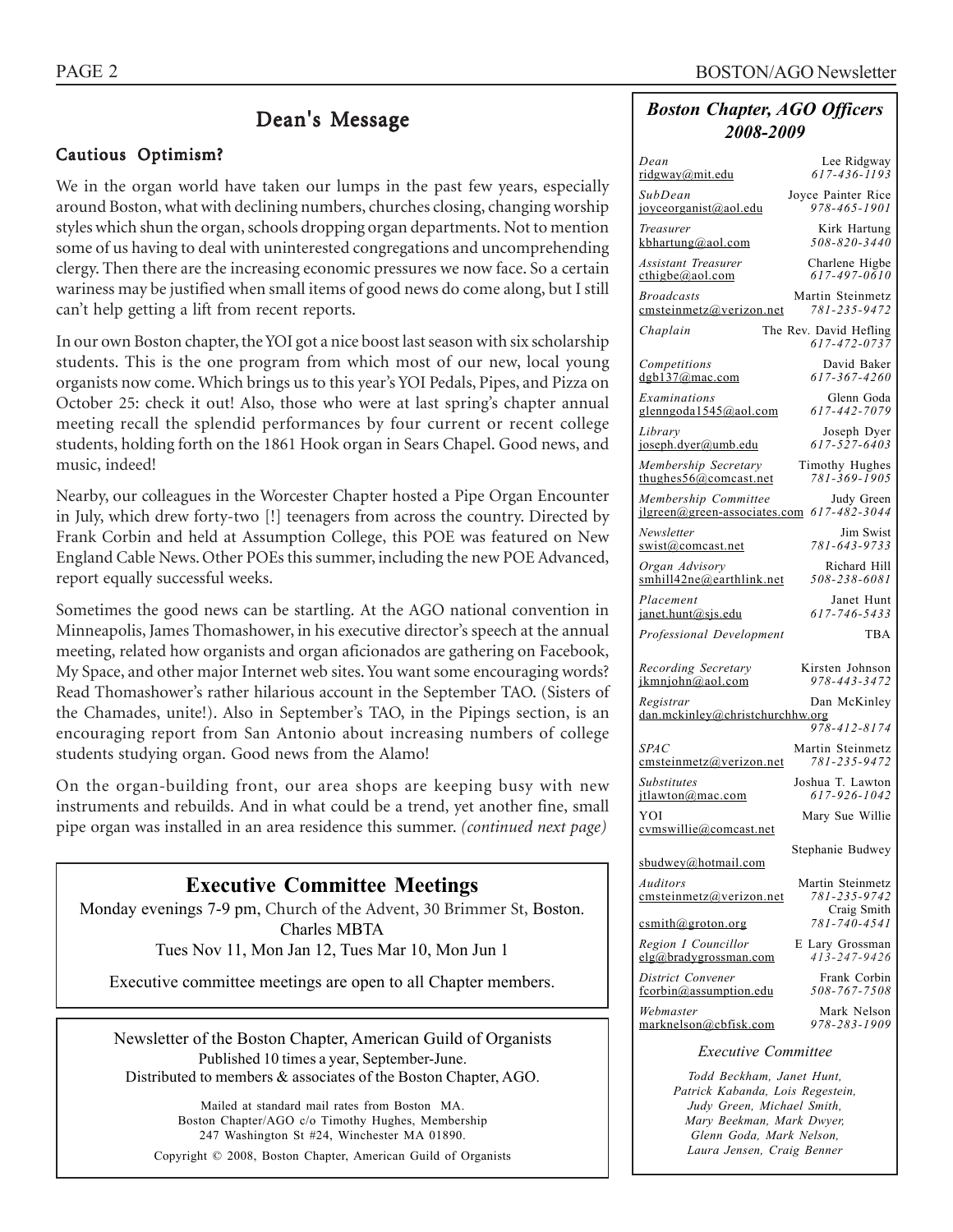I have a hunch that similar good news is out there amongst the Chapter members. Let's hear from you, especially teachers and students!

*-- Lee Ridgway*

### Trill Performance

New information about performing the eighteenth-century trill can be found in an article by Boston Chapter member Beverly Jerold (Scheibert) published in *The Consort* 64 (Summer 2008): 90-101. This is the Journal of the Dolmetsch Foundation, named after Arnold Dolmetsch (1858-1940), who was a pioneer of the early music revival. The quotation in the title of her article, "The 'most indispensable and most pleasing trill'," derives from Carl Philipp Emanuel Bach and refers to a little trill that is simply an inverted mordent. According to early English, French, German and Italian writers, the long trill beginning on the upper note was intended primarily for perfect cadences at the end of a piece or section, and was applied only occasionally elsewhere. Because of its greater complexity, it was the trill most often illustrated in ornament tables. Considerable evidence exists also for a long trill beginning on the main note, as Frederick Neumann observed back in 1978. But long trills of either variety need to be confined to settings where they are effective, and in non-cadential settings many composers took care to indicate them by an elongated chevron symbol. In most other contexts, a short inverted mordent is preferable because it does not obscure the musical line, but simply adds tone color. Of course, variants of these basic forms were also used. Another item of interest concerns a statement from Johann Friedrich Agricola, one of J. S. Bach's most outstanding students, indicating that a [non-cadential] trill should not start with the upper note unless the composer has specified it by a small note [or symbol for the same]. And in scores that are literally peppered with small ornament symbols, some evidence suggests that the composer used the same chevron trill symbol to represent vibrato, which in keyboard music would denote a piece meant for clavichord.

*The Consort* can be found at the following libraries: Eda Kuhn Loeb Music Library, Harvard University; Harriet M. Spaulding Library, New England Conservatory; Margaret Clapp Library, Wellesley College; W. E. B. Du Bois Library, University of Massachusetts; Irving S. Gilmore Music Library, Yale University; W. H. Mortensen Library, University of Hartford; Homer D. Babbage Library, University of Connecticut; Baker-Berry Library, Dartmouth College; and Guy W. Bailey Howe Library, University of Vermont.

### Info Needed Regarding Willis R. Lavallee

In the normal course of things we all commonly see organs built by the big names such as Skinner, Austin, Casavant, etc, but what about the others? The smaller supporting cast of builders, tuners and repair technicians who worked with, and for them? One such name, completely unknown to me after three decades in the trade, is Willis R. Lavallee. I spied his name plate on a 1960's organ console while visiting a church in Boston and just had to know more. I actually found his son and was intrigued even more by our conversation and his interest in his father's work. At this point I can say that he did work under his own name, for Kershaw and for Roy Carlson. The main purpose of this short item is to request locations of any Lavallee organs, organs he worked on or any stories or, in fact, anything you can add to the information I am collecting about him. By the way, I have heard of Wilfred Lavalle, of Casavant fame, but his son does not know the name. If you do know of a connection please bring this up as well. I can be contacted by e-mail at stopsrus@pellandorgan.com or by phone at 617-962-3456. Thanks in advance for anything you can add to this story.

*-- Richard Pelland*

### Making the Organ Library Web Catalog a "Favorite"

The entire holdings of the Organ Library may now be accessed through the Library's newly designed website www.organlibrary.org, which is updated weekly. Founded by the Boston Chapter more than twenty years ago, the Organ Library aims to preserve and make available to performers and scholars the vast repertoire of music written or arranged for the organ.

Essential to progress towards that goal was the creation of a "Web Catalog" to replace the conventional card file that could be consulted only at the Library. By visiting the website, organists all over the world can now review the entire contents of the library, including thousands of titles published in multi-composer collections. Many kinds of searches are possible (author, specific title, keyword in title [e.g., "pastorale"], collection, hymntune). All of these capabilities are explained on the introductory "search" page of the Web Catalog. Please pay a visit and add the Organ Library to your browser's Internet "favorites."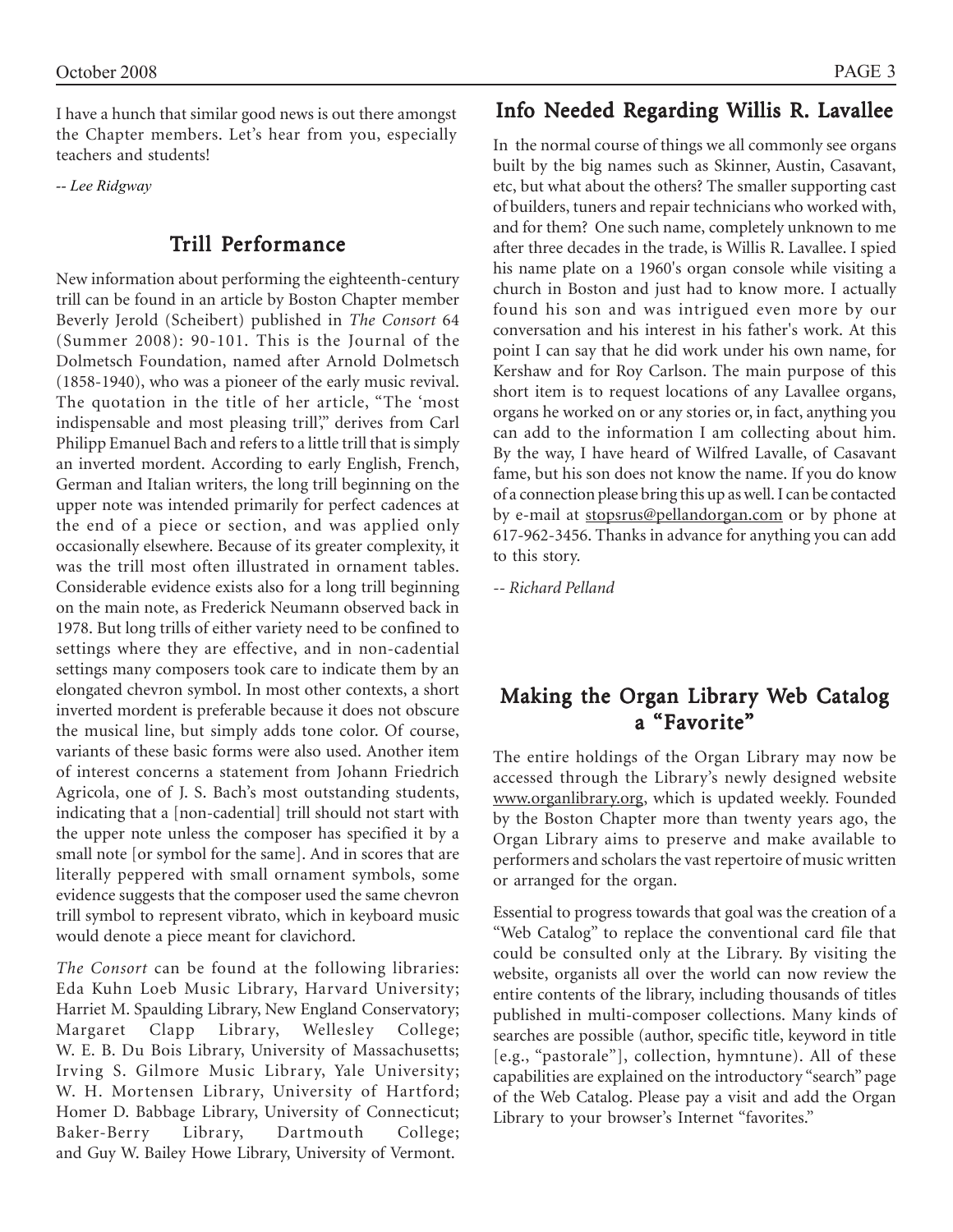# YpM Announces 2008-09 Auditions

YOUTH PRO MUSICA, the Greater Boston Youth Chorus, Peter Krasinski, artistic director, is holding auditions for its four choirs of young singers, ages 8-18. There are openings for boys and girls.

Auditions will take place on Monday, October 6, from 6:00-9:00 pm, at First Unitarian Society in Newton, 1326 Washington St, West Newton. Alternate dates can be scheduled.

Please schedule an appointment by calling 617-666-6087 or e-mail auditions@youthpromusica.org. Singers are asked to sing a song of their choosing.

YpM's choruses rehearse on this schedule:

- \* YpM Repertory Chorus: Girls, grades 3-8; Boys, grade 3 to voice change - Mondays, 6:00-7:30 pm
- \* YpM High School Chorale: Girls, grades 9-12; Boys, changed voices thru grade 12 - Tuesdays, 7:45-9:00 pm

# Thank You, Yearbook Editors

A copy of the 2008-2009 Membership Yearbook for our Chapter has been mailed to all members. Thank you, Eric Hueneke, editor/advertising coordinator; Robert Humphreville, associate; Tim Hughes, membership secretary, and others who produced this excellent, attractive Yearbook.

### Volunteers Needed

Volunteer! Our Chapter needs you to help with a variety of tasks, most of which are not time-consuming. Some of the volunteer possibilities are listed below. Please contact me at 978-465-1901 or joyceorganist@aol.com if you will offer your assistance.

• Be an usher/organ-gallery guide at "Intro to the Pipe Organ 101" on October 19. *(See page 1.)*

• Help with publicity. There are so many possibilities. Here are some: contacts by e-mail, phone, postal mail or in person; design flyers; distribute flyers; form a publicity committee; take photos at Guild events.

• Help with receptions after Guild events: offer to bring something; offer to help with set-up/clean-up; form a Receptions committee.

As your new Sub-Dean, I assure you that your help is wanted! Let me know what you would like to do!

*– Joyce Painter Rice*

# Spreading the Word About the Organ

Do you save your old copies of *The American Organist*? If not, have you wondered what to do with them? Brad Richards, of Frels Pipe Organs (Texas), posted this suggestion on the Internet's PIPECHAT, on August 15:

"Take them to your next doctor's appointments, leave them there.... This is a great way for little kids who are bored to look at something that will introduce them to the organ world. If all of us who subscribe did this on every doctor's visit, it would really expose our craft to a huge audience.

Think about it. We do this with our old copies which we have no reason to keep... *The Diapason*, *The American Organist*, *The Tracker*, etc."

*– A Pipechat reader, JPR*

# Celebration Messiaen

Duquesne University announces *Celebration Messiaen*, bringing together the composer's former students and foremost interpreters for concerts, master classes and scholarly presentations. The event takes place Nov. 30– Dec. 3, 2008, at Duquesne University's Mary Pappert School of Music, a center for study of organ of and sacred music, as well as works of French composers. Clinicians Gerald Levinson, Susan Ferré, Dan Politoske and Donald Wilkins will be joined by special guest artist Jon Gillock, who will perform the complete Livre du Saint Sacrement, as well as teach and lecture. For details, visit www.duq.edu/ celebration, or call 412-396-5871.

### **NEXT DEADLINE:**

### **October 10 for November, 2008 Issue**

Please send all notices, news, and articles to:

Jim Swist, 34 Jason Street #2, Arlington MA 02476 Or send via e-mail to swist@comcast.net (inline text or WORD .doc file attachment)

Calendar notices must be submitted either by e-mail or IN WRITING (please no phone calls). Include: day, date, time, brief description of program, location, address, phone number, price (or donation/free), and whether handicap-accessible.

Listings for each month are due by the first Friday of the prior month. We will include all listings for the month of issue plus as many for the following month as space allows.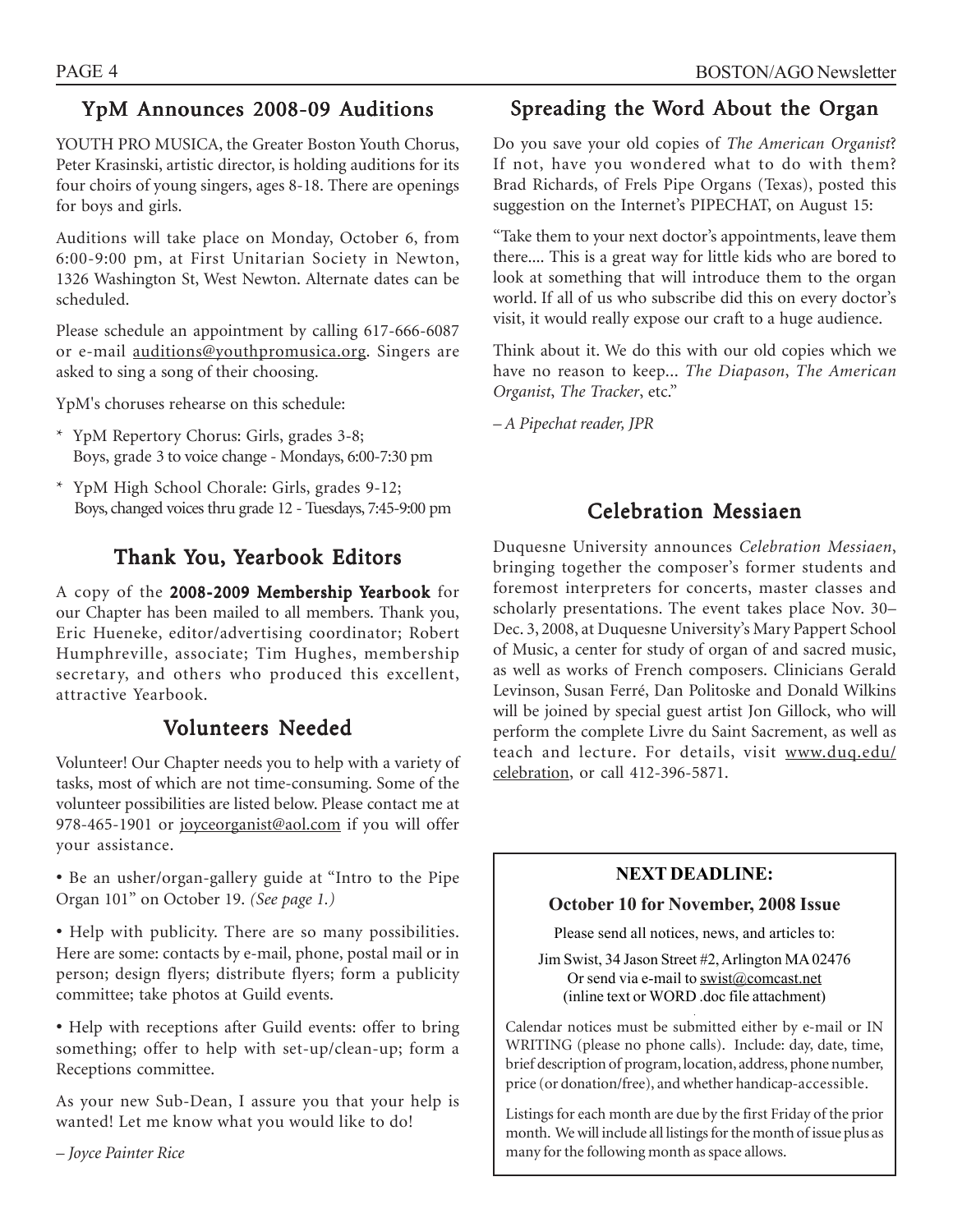# **BOSTON/AGO CONCERT CALENDAR**

#### Thursday, October 2 12:15 pm

Midday Organ Recital. Adolphus Busch Hall, 27 Kirkland St, Cambridge. 617-496-2222 Free

### Friday, October 3

12:15 pm

Kyle Bertulli, organ. Trinity Church, Copley Sq, Boston. 617-536-0944 x389 Donation **A** 

### Saturday, October 4

#### 9:30 am

(9:30 am to 11:00 am & 2:00 pm to 4:00 pm) Auditions for Night Song (Daryl Bichel & Carolyn Darr, *dirs*). Society of St Margaret, 17 Highland Park St, Roxbury MA. 617-312-8328

#### 9:30 am

(9:30 am to 5:00 pm) Chant Camp workshop with Susan Hellauer - singer, teacher, researcher, founding member of Anonymous 4 vocal ensemble. DiGiovanni Hall at St Paul Church, 29 Mt Auburn St, Cambridge. 978-264-0584 Full day \$95

#### Sunday, October 5 1:00 pm

Paul Cienniwa, organ: Geoffroy/Lully, Chaumont, Lanes, Beauvarlet-Charpentier, Corrette. First Church in Boston, 66 Marlborough St, Boston. 617-267-6730 Donation

#### 1:15 pm

(1:15 pm to 5:00 pm) Chant Camp workshop. *See Saturday, October 4 at 9:30 am.* Half day \$65

#### 2:00 pm

(2:00 pm to 4:00 pm) Auditions for Night Song. *See Saturday, October 4 at 9:30 am.*

#### 3:00 pm

Richard Hill, organ: Autumn Organ Fest. St Anthony's Church, 1359 Acushnet Ave, New Bedford MA. Donation

### 4:00 pm

Frances Burmeister, organ: Alain, Messiaen, Vierne, Franck, D'Aquin. Trinity Episcopal Church, 26 White St, Haverhill MA. 978-372-4244 Free 因

#### 4:00 pm

Evensong Choir (Forster, *dir/org*): Choral Evensong: Karg-Elert, Gibbons, Smith, Brewer, Gardiner, Leighton. Reception follows. Christ Church, Zero Garden St, Cambridge. 617-876-0200 Donation **b** 

#### 7:00 pm

Andrus Madsen, organ: Pachelbel. West Parish Church, 129 Reservation Rd, Andover MA. 978-475-3528 \$15 for music pgm

### Monday, October 6 6:00 pm

Auditions for Youth pro Musica. *See page 4.*

#### Tuesday, October 7 12:15 pm

Jan Overduin, organ: Böhm, Cabena, Glass, Pärt. King's Chapel, 58 Tremont St, Boston. 617-227-2155 Donation \$3 **b** 

#### 7:30 pm

William A MacPherson, organ. Cole Memorial Chapel, Wheaton College, Norton MA. Donation

### Thursday, October 9 12:15 pm

Midday Organ Recital. Adolphus Busch Hall, 27 Kirkland St, Cambridge. 617-496-2222 Free

### Friday, October 10

#### 12:15 pm

David Enlow, organ. Trinity Church, Copley Sq, Boston. 617-536-0944 x389 Donation h

#### 7:00 pm

Joyce Painter Rice, organ: Pachelbel, Telemann, Bach, Bender, Diemer. First Baptist Church, 53 Pleasant St, Blue Hill ME. 207-374-5093 Free

# Saturday, October 11

### 9:30 am

Recorders/Early Music MetroWest, Music of Renaissance Italy: Palestrina & Bassano. Singers' workshop led by Fred Jodry. Trinity Episcopal Church, 81 Elm St, Concord MA. 978-264-0584 Choral program \$18, Visitors \$12; Annual Mem \$100/85

#### 8:00 pm

Seraphim Singers (Lester, *cond*); Musica Sacra (Beekman, *cond*); Heinrich Christensen, organ; Orchestra of Emmanuel Music: Magnificat Through the Ages: Bach, Byrd, Dupré, Monteverdi, Pärt, Schütz, Walmisley. Grand Ballroom, Boston Convention & Exhibition Center, 415 Summer St, Boston. www.pilgrimageofhope.com \$20 adv/\$25 door

### Tuesday, October 14 12:15 pm

Olson/De Cari Duo (John Olson, guitar; Gioia De Cari, soprano): Britten, Champlin, Gershwin. King's Chapel, 58 Tremont St, Boston. 617-227-2155 Donation \$3 h

### Thursday, October 16 12:15 pm

Midday Organ Recital. Adolphus Busch Hall, 27 Kirkland St, Cambridge. 617-496-2222 Free

### Friday, October 17 12:15 pm

#### Angela Kraft Cross, organ. Trinity Church, Copley Sq, Boston. 617-536-0944 x389 Donation **b**

#### 7:30 pm

Bálint Karosi, organ: *See Page 1.*

#### 7:30 pm

Renaissonics & Friends (Tyson, *dir*); Ken Pierce, dancer/historian: Teaching dances from the 15th, 16th & 17th centuries. Refreshments. No partner required. Jewett Hall, First Church Cong, 11 Garden St, Cambridge. 617-661-3353 \$8

### Saturday, October 18 7:00 pm

Andrus Madsen, harpsichord: Pachelbel solo suites, variations & fantastic fugues. Second Church, 60 Highland St, West Newton MA. 617-244-2690 Donation \$15

#### 7:30 pm

John L Bell, composer & song collector: "Things Unsaid & Unsung of Jesus" West Concord Union Church, 1317 Main St, West Concord MA. 978-369-6309 Donation **b** 

#### Sunday, October 19 3:00 pm

Intro to the Pipe Organ 101. *See Page 1.*

#### 3:00 pm

Organ Dedicatory Recital. *See Page 1.*

#### 3:00 pm

Organ Plus--An Autumn Event for the Community. *See Page 1.*

#### 3:00 pm

Annual Member Recital of SE Mass Chapter AGO. St Thomas Church, 111 High St, Taunton MA. Donation to church fund

#### 3:00 pm

Fredrick Guzasky & Mark Slawson, organ: Bruhns, Frescobaldi, Buxtehude, Rheinberger, Soler, Bach, Utterback, PDQ Bach. Second Parish (Unitarian), 685 Main St, Hingham MA. 617-835-5189 \$10

#### 4:00 pm

Frances Conover Fitch, organ: "All Dance" Byrd, Couperin, Rameau, Bach, Howells, Locklair. St John's, Gloucester MA. www.stjohnsgloucester.org

#### 5:00 pm

Robert Barney, hymn leader: Hymn Sing & Pie Party. Public invited, bring pie to share. Trinity Episcopal Church, 81 Elm St, Concord MA. 978-369-3715 因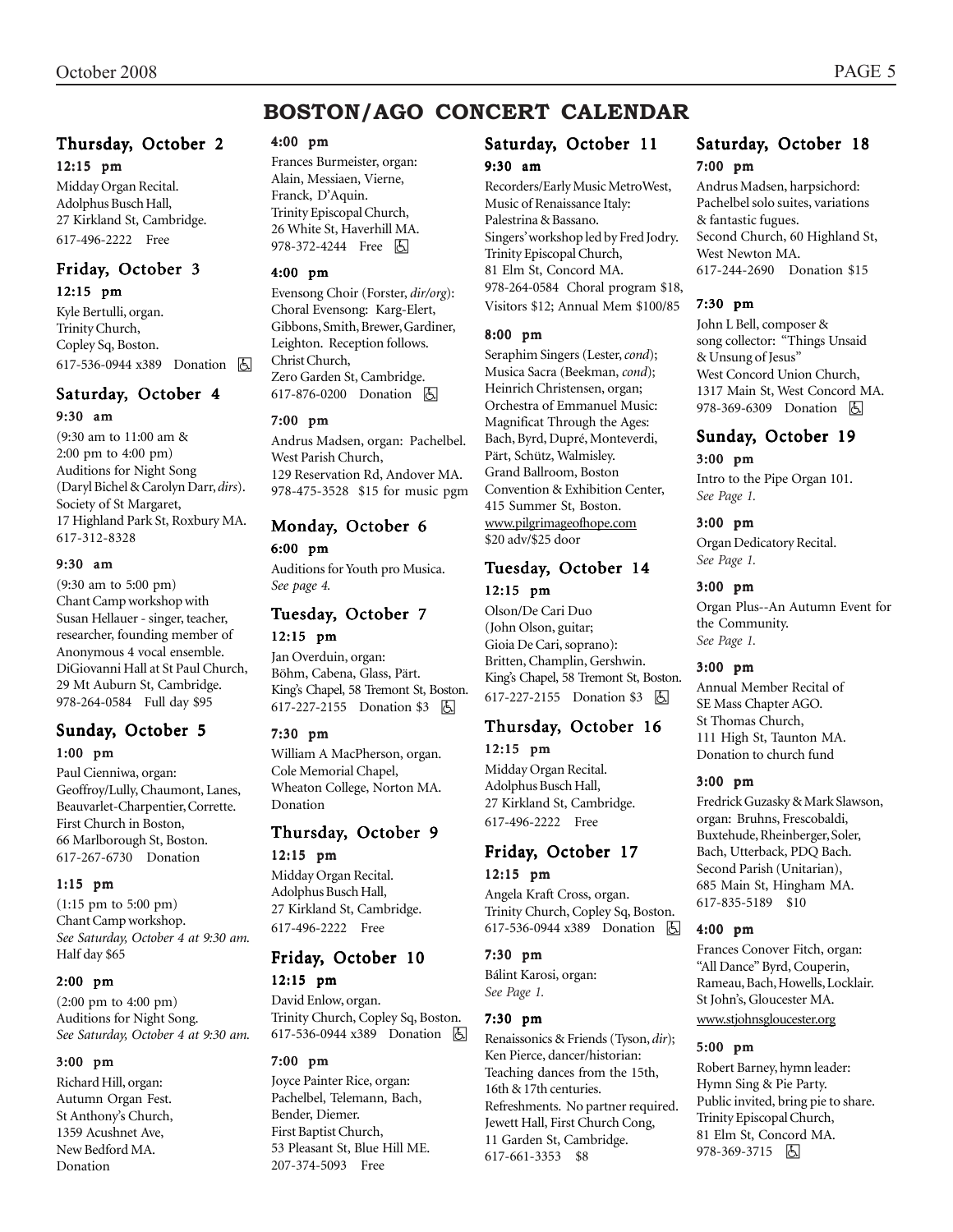#### 5:00 pm

Douglas Major, organ. Reception follows. St Michael's Church, 26 Pleasant St, Marblehead MA. 781-631-0657 Donation \$10

#### 6:00 pm

Nancy S Timmerman, organist/director: Concert Celebrating Organ Spectacular, Presbyterian Church, 335 Cambridge St, Burlington MA. 781-272-9190 Donation **b** 

### Tuesday, October 21 12:15 pm

Hermann Hudde, guitar: Sor, Villa-Lobos, de Falla, Tarrega, Tansman. King's Chapel, 58 Tremont St, Boston. 617-227-2155 Donation \$3 | A

### Wednesday, October 22

#### 12:15 pm

Richard Hill, organ: Autumn Airs. Unity Church, 13 Main St, North Easton MA. 508-238-6081

# Thursday, October 23

#### 12:15 pm

Midday Organ Recital. Adolphus Busch Hall, 27 Kirkland St, Cambridge. 617-496-2222 Free

### Friday, October 24 12:15 pm

Douglas Major, organ. Trinity Church, Copley Sq, Boston. 617-536-0944 x389 Donation **b** 

#### 7:30 pm

Scott Foppiano, organ; accompanies Lon Chaney in "Phantom of the Opera" with guests from Portland Ballet Co. Halloween costume contest precedes the show. Merrill Auditorium at City Hall, 389 Congress St, Portland ME. [5] 207-553-4363 Don. \$12, <21 Free

#### 8:00 pm

Sietze de Vries, organ. *See Page 11.*

### Saturday, October 25 10:00 am

YOI Pedals, Pipes, and Pizza. *See Page 8.*

#### 7:00 pm

Peter Krasinski, organ: Movie Night with improvised accompaniment. The Dover Church, 17 Springdale Ave, Dover MA. 508-785-0957 Donation \$10 | A

#### Sunday, October 26 2:00 pm

Cathedral Organ Benefit Recital. Organists: Leo Abbott, Margaret Angelini, Stephanie Budwey, Richard Bunbury, Larry Carson, Glenn Goda, Janet Hunt, Rosalind Mohnsen. Cathedral of the Holy Cross, 1400 Washington St, Boston. 617-542-5682 Free 因

#### 3:00 pm

Richard Hill, organ: Mendelssohn, Foote, Amy Beach, Guilmant, Joplin, others. St Thomas Aquinas Church, 97 South St, Jamaica Plain MA. 617-524-0240 Donation for organ

#### 3:00 pm

Rivers Symphony Orchestra (Tierney, *cond*); John Whiteside, organ; Junko Watanbe, soprano: Poulenc *Organ Concerto*; Haydn *Symphony #94*; Mozart *Exultate Jubilate.* Christ Church, 1132 Highland Ave, Needham MA. 781-235-6840 \$10 | 5

#### 3:00 pm

Festival Service for the Day of the Reformation: Bach Cantata #79 "Gott, der Herr, ist Sonn' und Schild" First Lutheran Church, 299 Berkeley St, Boston. 671-536-8851 Free

#### 4:00 pm

44th Annual Choir Festival. *See Back Page.*

#### 4:00 pm

A Joyful Noyse: Victoria Reichert-Facilides, soprano; Rebecca Hawkins, violin; Martins Aldins, recorder; Hannah Davidson, gamba; Sharyn Duncan, harpsichord.

Music of the Purcell brothers. Taylor House, 50 Burroughs St, Jamaica Plain MA. 617-983-9334 Donation \$10 **b** 

#### 4:30 pm

Els Biesmans, organ: Prelude Recital 5:00 pm Solemn Choral Evensong & Benediction. Advent Parish Choir (Dwyer, *cond*; Wood, *org*): Tomkins, Mundy, Ayleward. Church of the Advent, 30 Brimmer St, Boston. 617-523-2377 x41 Donation **b** 

#### 5:00 pm

King's Chapel Choir & Soloists (Christensen, *dir*; Wood, *org*); Jodi Hagen, violin: Pinkham *In Praise of Music*, Schubert *An die Musik,* Britten *Hymn to St Cecilia,* Purcell *Music for a While,* Vaughan Williams *Serenade to Music.* King's Chapel, 58 Tremont St, Boston. 617-227-2155 Donation \$12/8 因

#### Tuesday, October 28 12:15 pm

Amanda Keil, mezzo-soprano; Barbara Poeschl-Edrich, harp: Regner, Caplet, Britten/Humphrey, song attr. to Ann Boleyn. King's Chapel, 58 Tremont St, Boston. 617-227-2155 Donation \$3 因

#### Thursday, October 30 12:15 pm

Midday Organ Recital. Adolphus Busch Hall, 27 Kirkland St, Cambridge. 617-496-2222 Free

#### Friday, October 31

#### 12:15 pm

Michael Kleinschmidt, organ. Trinity Church, Copley Sq, Boston. 617-536-0944 x389 Donation **b** 

#### 12:00 midnight

Mark Steinbach, organ. Sayles Hall, Brown University. 401-863-2344 Free 因

#### Saturday, November 1 7:30 pm

Hereford Cathedral Choir of Men & Boys. *See Page 10.*

#### Sunday, November 2 3:00 pm

Lee Ridgway, organ: Froberger, Pachelbel, Distler, CPE Bach, JS Bach, Pinkham. First Church of Deerfield, 71 Old Main St, Deerfield MA. 413-773-5323 Donation \$10 **b** 

#### 4:00 pm

Evensong Choir (Forster, *dir/org*): Choral Evensong: Duruflé, Byrd, Leighton, Stanford, Tavener. Reception follows. Christ Church, Zero Garden St, Cambridge. 617-876-0200 Donation **A** 

#### 5:00 pm

Trinity Parish Choir (Barney, *dir*); Brass & Organ: Prelude Recital & Choral Evensong. Trinity Episcopal Church, 81 Elm St, Concord MA. 978-369-3715 Donation **b** 

#### 7:30 pm

Larry Palmer, organ. *See Page 10.*

#### Monday, November 3 6:30 pm

Choir of the Church of the Advent (Dwyer & Wood, *conds*): All Souls' Requiem: Anerio *Missa pro Defunctis,* Gregorian Chant interpolations. Church of the Advent, 30 Brimmer St, Boston. 617-523-2377 x41 Donation **A** 

### Thursday, November 6

### 12:15 pm

Midday Organ Recital. Adolphus Busch Hall, 27 Kirkland St, Cambridge. 617-496-2222 Free

#### 12:30 pm

Rosalind Mohnsen, organ. Goddard Chapel, Tufts University, Medford MA. 617-627-3427 Free

### Friday, November 7 12:15 pm

Jared Johnson, organ. Trinity Church, Copley Sq, Boston. 617-536-0944 x389 Donation h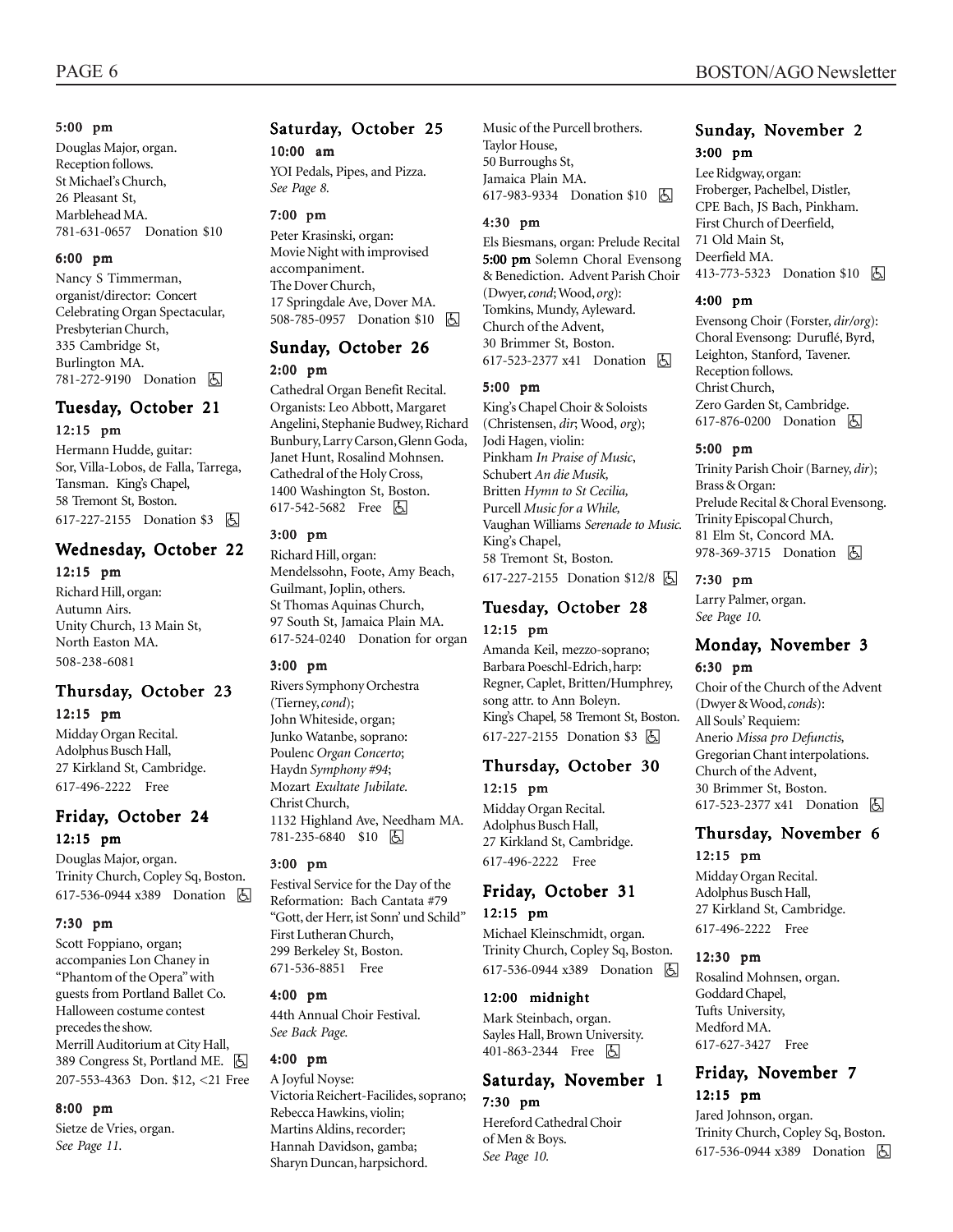### Saturday, November 8 9:30 am

Recorders/Early Music MetroWest: Music of Isaac, Josquin, & their contemporaries. Singers' workshop led by Michael Barrett. Trinity Episcopal Church, 81 Elm St, Concord MA. 978-264-0584 Choral program \$18 Visitors \$12; Annual Mem \$100/85

#### 8:00 pm

Newport Baroque Orchestra; Laura Gulley & Julie McKenzie, violins; Audrey Cienniwa, cello; Paul Cienniwa, harpsichord: Music of the 17th century featuring Biber. 42 Dearborn St, Newport RI. 401-621-6123 \$25/\$10 (ages 6-18) -10% srs, sts, mil, WGBH, AAA, EMA h

#### Sunday, November 9 2:30 pm

Merrimack Valley Philharmonic (Monseur, *cond*); Emily Halpern Lewis, harp: Debussy *Prelude to the Afternoon of a Faun, Danses Sacred & Profane for Harp & Strings;* Ravel *Introduction & Allegro for Harp & Orchestra;* Prokofiev Symphony #6. Rogers Center for the Arts, Merrimack College, 315 Turnpike St, Andover MA. 978-372-8237 \$18/12, <5 yrs \$5 subscriptions \$60/42

#### 3:00 pm

Colin Andrews, organ. St Joseph Memorial Chapel, College of the Holy Cross, Worcester MA. 508-793-2296 Free **A** 

#### 3:30 pm

Harmonious Blacksmith (Aaron Sheehan, tenor; Justin Godoy & Héloïse Degrugillier, recorders; Catherine Liddell, lute): *The Cult of Melancholy - Music of John Dowland.* St Martin's Church, Orchard Ave at Wayland Sq, Providence RI. 401-621-6123 \$20/18/10

#### 7:30 pm

Janette Fishell, organ. *See Page 10.*

### Thursday, November 13 12:15 pm

Midday Organ Recital. Adolphus Busch Hall, 27 Kirkland St, Cambridge. 617-496-2222 Free

### Friday, November 14 12:15 pm

Brian Jones, organ. Trinity Church, Copley Sq, Boston.

617-536-0944 x389 Donation **b** 

### 8:00 pm

Bálint Karosi, organ: Bach. Pre-concert talk at 7:00. First Lutheran Church, 299 Berkeley St, Boston. 671-536-8851 Free

#### 8:00 pm

Carol Lewis, viola da gamba: Echoes of the Danube: German, Italian & English Music: Schenk, Virgiliano, Corkine, Bach. Lindsay Chapel, First Church Congregational, Mason & Garden Sts, Cambridge. 617-776-0692 \$22/17

#### Sunday, November 16 3:00 pm

Masterworks Chorale, Rossini *Petite Messe Solennelle. See Page 10.*

#### 3:00 pm

Colin Andrews, organ. St Joseph Memorial Chapel, College of the Holy Cross, Worcester MA. 508-793-2296 Free 因

#### 3:00 pm

Carol Lewis, viola da gamba: Echoes of the Danube: German, Italian & English Music: Schenk, Virgiliano, Corkine, Bach. Somerville Museum, Central St at Westwood Rd, Somerville MA. 617-666-9810 \$17/12

#### 4:00 pm

Harvard University Choir (EE Jones, *dir*); Frank Kelley, tenor: Britten *St Nicolas.* Memorial Church, Harvard University, Cambridge. www.memorialchurch.harvard.edu \$10/5

#### 7:30 pm

James David Christie & Friends, Music for organ & strings. *See Page 10.*

### Thursday, November 20 12:15 pm

Midday Organ Recital. Adolphus Busch Hall, 27 Kirkland St, Cambridge. 617-496-2222 Free

#### Friday, November 21 12:15 pm

Richard Webster, organ. Trinity Church, Copley Sq, Boston. 617-536-0944 x389 Donation **b** 

#### 7:30 pm

Renaissonics & Friends (Tyson, *dir*); Ken Pierce, dancer/historian: Teaching dances from the 15th, 16th & 17th centuries. Refreshments. No partner required. Jewett Hall, First Church Cong, 11 Garden St, Cambridge. 617-661-3353 \$8

# Sunday, November 23

3:00 pm

Jacob Street, James David Christie, organ: Hommage à Olivier Messiaen (1908-1992). St Joseph Memorial Chapel, College of the Holy Cross, Worcester MA. 508-793-2296 Free 因

#### 4:00 pm

Rosalind Mohnsen, organ. Trinity Episcopal Church, 26 White St, Haverhill MA. 978-372-4244 Free

#### Friday, November 28 12:15 pm

Andrew Sheranian, organ. Trinity Church, Copley Sq, Boston. 617-536-0944 x389 Donation **囚** 

### Sunday, November 30

#### 5:00 pm

Joe Dan Harper, tenor; Aaron Engebreth, baritone (Florestan Recital Project); Heinrich Christensen, organ: Songs for Voice and Organ by Daniel Pinkham. King's Chapel, 58 Tremont St, Boston. 617-227-2155 Donation \$12/8 因



With Apologies to M C Escher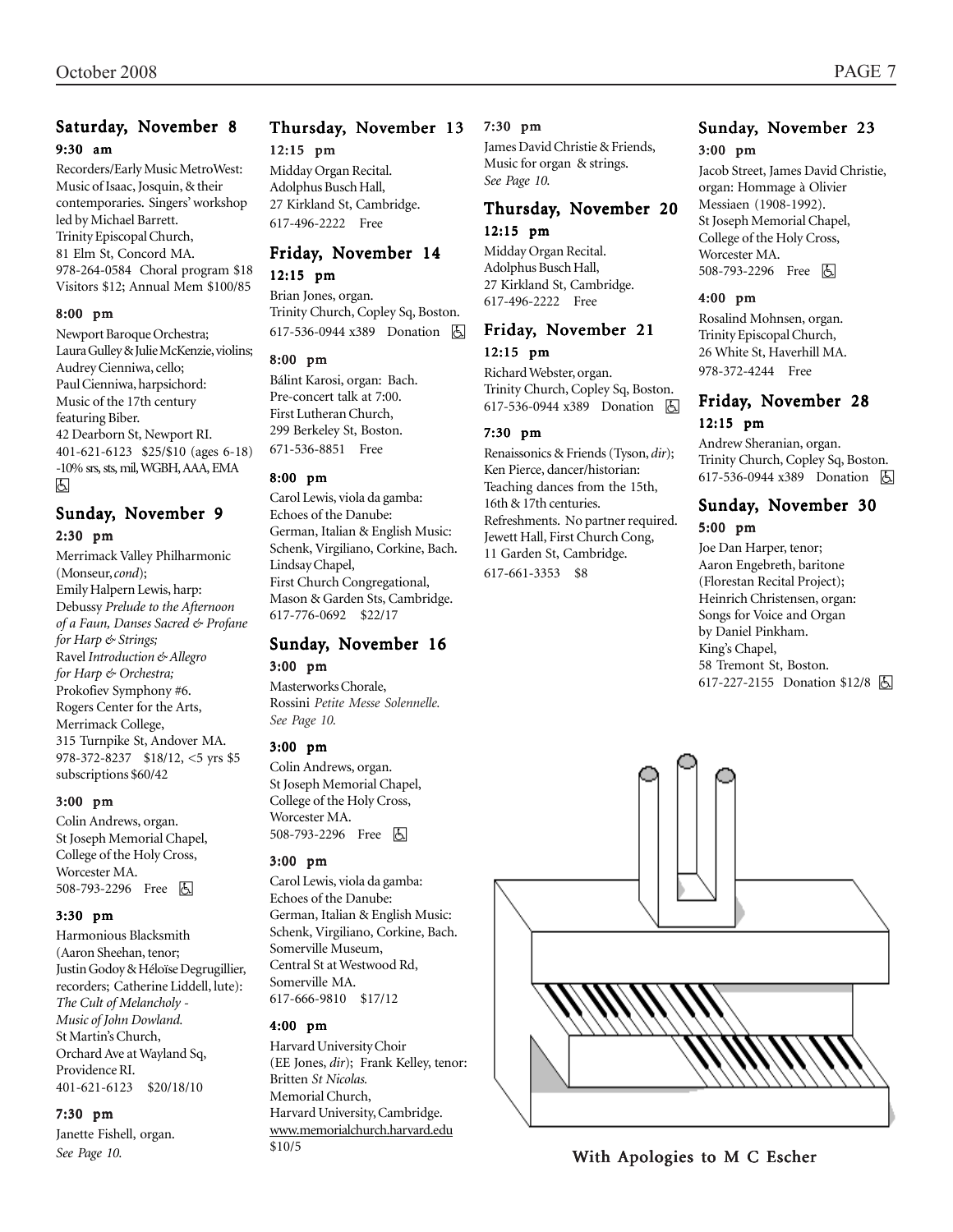### Substitute List

Due to the size of the substitute list, the full list will only appear every other month. Only changes will appear in the issues which do not have the full list.

Members are also reminded to remove their names from the list if they are no longer available as substitutes. Contact the substitute list coordinator, Joshua Lawton, to do this.

Following are list changes for October:

#### Removals:

SCHEIBERT (Jerold), Beverly CIENNIWA, Paul

#### Additions:

DeCUSATI, Claire (h)781-582-8722, (m)781-291-9188 decusati@verizon.net Greater Boston and points south & west Demoninations ALL, Interim work YES, Avail Sun YES

GLACY, Kurt 781-426-1194 OrgelBear@aol.com Denominations P, RC; Avail Sunday YES

#### Changes:

HENRY, Colleen (h)781-305-3565 (m)339-368-0442 cbhkeys@yahoo.com [no other changes]

CATANESYE, William Available Sundays after 10 am. [change from 11 am]

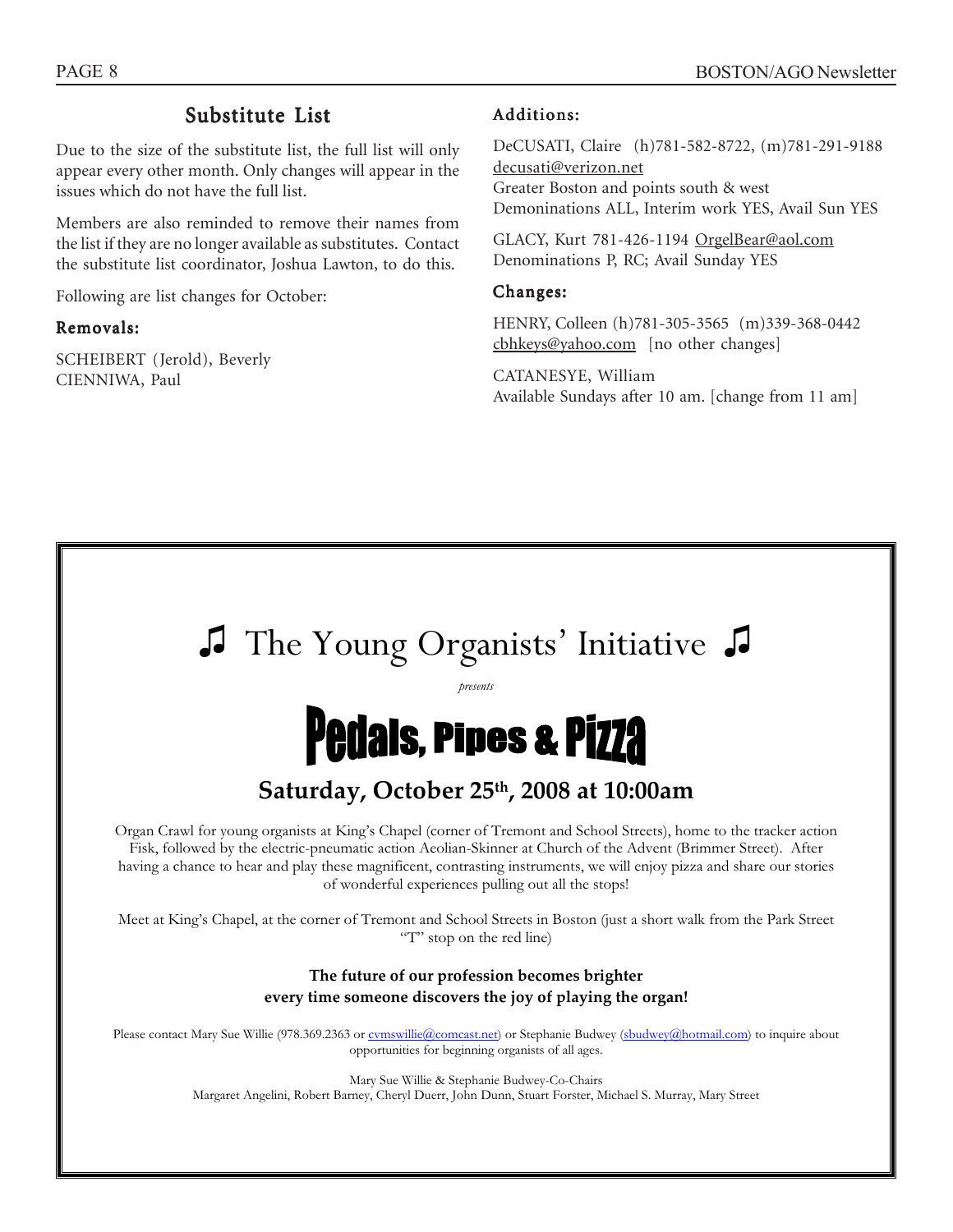# **PLACEMENT OCTOBER, 2008**

The date in brackets following a church's name shows when the church first requested a listing. Salary is income paid by the church. Services such as funerals (fn) and weddings (wd) with additional fees are estimated as shown.

| Denomination Hours |           | Location        | Name of Church                           | Organ             | Salary    | Est. Add'l Comp                  |
|--------------------|-----------|-----------------|------------------------------------------|-------------------|-----------|----------------------------------|
| Episcopal          | 10        | Newton, MA      | Trinity Parish [06/08]                   | Hook & Hastings   | 16,900    | $2-4$ fn/0-2                     |
|                    |           |                 |                                          |                   |           | wd                               |
| Episcopal          | 20        | Weston, MA      | St Peter's Episcopal Church [08/08]      | Aeolian-Skinner   | 30,000-   | $5$ fn/ $5$ wd                   |
|                    |           |                 |                                          |                   | 35.000    |                                  |
| Episcopal          | 16        | Cambridge, MA   | St Peter's Episcopal Church [06/08]      | Kimball           | 18,500    | $4$ fn/2 wd                      |
| Episcopal          | 10        | Marshfield, MA  | Trinity Episcopal Church [7/07]          | Allen             | 9-10,500  | $0-4$ fn/ $0-4$                  |
|                    |           |                 |                                          |                   |           | wd                               |
| Methodist          | 40        | Worcester, MA   | Wesley United Methodist Church [05/08]   | E.M. Skinner      | \$45,000- | $4$ fn/ $4$ wd                   |
|                    |           |                 |                                          |                   | 53,000    |                                  |
| Roman Catholic     | 40        | Dedham, MA      | St Mary of the Assumption [06/08]        | Hook/Hastings     | \$35,000  | $137 \text{ ft} / 31 \text{ wd}$ |
| <b>UCC</b>         | $10 - 15$ | North Falmouth, | North Falmouth Congregational Church     | Allen             | 13,500-   | $3-5$ fn/ $3-5$                  |
|                    |           | MA              | $[3/08]$                                 |                   | 15,000    | wd                               |
| <b>UCC</b>         | 10        | Norton, MA      | Trinitarian Congregational Church [6/07] | Simmons-          | 8,700     | $8$ fn/6 wd                      |
|                    |           |                 |                                          | Holbrook          |           |                                  |
| UU                 | 10        | Mendon $&$      | Unitarian Congregation of Mendon and     | $(1)$ Lawes       | \$7,000-  | $4$ fn/wd                        |
|                    |           | Uxbridge, MA    | Uxbridge $[05/08]$                       | (2) Hook/Hastings | 10,000    |                                  |
| UCC/American       | 15        | Northborough,   | Trinity Church of Northborough [07/08]   | Skinner           | 14,000-   | $2$ fn/ $2$ wd                   |
| <b>Baptist</b>     |           | MA              |                                          |                   | 17,000    |                                  |

#### **ORGANIST/CHOIR DIRECTOR**

### **ORGANIST ONLY**

| UU        | $8 - 10$ | W. Newton, MA | First Unitarian Society in Newton        | Hook & Hastings | 10,000        | $?$ fn/6 wd                     |
|-----------|----------|---------------|------------------------------------------|-----------------|---------------|---------------------------------|
|           |          |               | [12/07]                                  |                 | 10 months     |                                 |
| UU.       | 8        | Boston, MA    | Arlington Street Church [12/07]          | Aeolian-Skinner | 13,000        | $?$ fn/8-12 wd                  |
| UU        | 8        | Lynn, MA      | Unitarian Universalist Church of Greater | Aeolian-Skinner | $7,000-$      | $2 \text{ ft}$ / $3 \text{ wd}$ |
|           |          |               | Lynn, MA $[06/08]$                       |                 | 9,000(3)      |                                 |
|           |          |               |                                          |                 | $w$ ks/mo $)$ |                                 |
| Episcopal | 8        | Brookline, MA | Church of our Saviour [07/08]            | Allen           | 7,800-        | $4$ fn/ $4$ wd                  |
|           |          |               |                                          |                 | 8,400         |                                 |

#### **DIRECTOR ONLY**

| <b>UCC</b> | 30 | Lexington. | $\sim$ $\sim$ $\sim$<br>: United Church of Christ<br>Hancock | $\sim$ $\sim$<br>Aeolian-Skinner | $.000 - 50.000$<br>4 | N/A |
|------------|----|------------|--------------------------------------------------------------|----------------------------------|----------------------|-----|
|            |    | МA         | 07/081                                                       |                                  |                      |     |

Please also see postings at www.bostonago.com for contact information regarding these openings. Some churches here may no longer be receiving names but have not notified placement.

The following positions have been filled: Archdiocesan Choir School at St. Paul Parish, Cambridge, MA

**LISTING YOUR CHURCH ON THIS PAGE** Contact Janet Hunt, Placement Coordinator, at janet.hunt@sjs.edu.

### **Broadcast Schedule - Sundays 7:00am –7:25am WCRB (99.5 fm) and streaming on internet www.wcrb.com** STARTING 50<sup>th</sup> YEAR OF BROADCASTING ON WCRB

Martin Steinmetz, Executive Producer and Technical Director; Rob Stuart-Vail Announcer

| Date     | Performer          | Location                   | <b>Music</b>                                        |
|----------|--------------------|----------------------------|-----------------------------------------------------|
| Oct 5    | Michael Murray     | Church of Redeemer,        | Fantasy & Fugue in Gmin, Bach; 2 Movements from     |
|          |                    | Chestnut Hill              | Symphony 5, Widor                                   |
| Oct 12   | Lynne Davis        | Holy Cross Chapel          | Alamanda, Scheidt; Prelude & Fugue in D, Bach       |
| Oct 19   | Maury Castro and   | Sears Chapel,              | Voluntary, Stanley; Allegretto, Mendelssohn;        |
|          | Amy Zimmerman      | <b>Christ Church Unity</b> | Intermezzo, Stanford; Chorale-Prelude, Bach         |
| Oct $26$ | Barbara Bruns & P. | St. Michaels Church, NY    | Vocalise, Rachmaninov; Partita, Distler; Domine and |
|          | Swanson, Trombone  |                            | Dona Nobis Pacem, Hidas                             |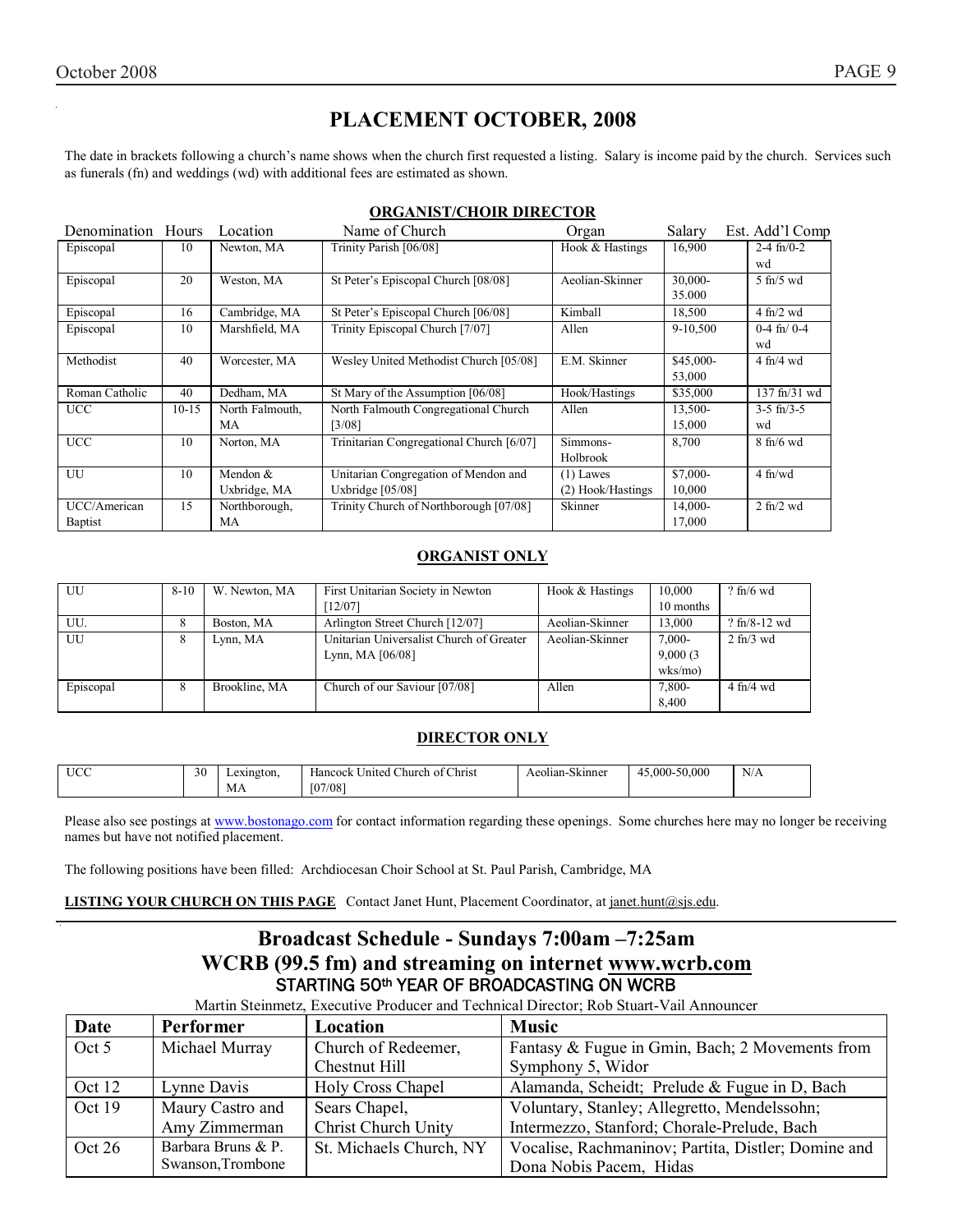### **Masterworks Chorale Concert Series 2008-2009 Season**

Big, rich, bold and exciting!

*Sunday, November 16, 2008 3 PM*

#### **ROSSINI Petite Messe Solennelle**

Neither petite nor solemn, this music is big, boisterous and full of life. Much like what you would expect from the same composer who penned *William Tell* and the *Barber of Seville*. It's Mass at Rossini's operatic best.

#### **Featuring:**

Meredith Hansen, soprano Rebecca O'Brien, mezzo soprano Martin Kelly, tenor Marcus DeLoach, baritone Steven Karidoyanes, conductor Randal Hodgkinson and Leslie Amper – Piano Duo Kevin Gallé - Harmonium

Tickets: \$42, \$30, \$20 Sanders Theatre, Cambridge Free parking at the Felton St. Garage

www.MasterworksChorale.org 781-235-6210



**Saturday, November 1, 2008 Saturday, November 1, 2008 7:30 p.m.**

**7:30 P.M. All Saints Church, Worcester 10 Irving Street, corner of Pleasant**

**General admission \$10, Sponsors Circle (reserved seating) \$25 For more information call 508-752-3766, ext.16, or www.allsaintsw.org**

# Celebrating Fifty Years of the D. A. Flentrop Organ in Harvard's Adolphus Busch Hall

Fifty years ago an organ by D. A. Flentrop of Zaandam, The Netherlands, installed in Adolphus Busch Hall at Harvard University, was heard for the first time. This organ, more than any other, revolutionized organ music in the United States. Designed in the classic *Werk-prinzip* style, it produced a sound more in keeping with the organs of Bach's time, and it was a catalyst for the "historic" performance movement that led to today's standard of early music played on period instruments. World-renowned organist E. Power Biggs brought the organ to Harvard, and his live broadcasts, recordings, and concerts featuring this instrument were for years the touchstone for informed performances of a wide-ranging repertoire. Those recordings, the sound of the Flentrop organ, and the marvelous acoustics of Adolphus Busch Hall combined to evoke what many today know as "the way an organ should sound." Join us as we celebrate fifty years of the Flentrop with evening performances by three of the world's leading concert artists and the forty-ninth season of Midday Organ Recitals.

### *E. Power Biggs Memorial Organ Recitals*

Sundays at 7:30 pm

Adolphus Busch Hall, 27 Kirkland Street, Cambridge For ticket information, contact the Harvard Box Office at 617-496-2222.

November 2

#### Larry Palmer

*Southern Methodist University* Festive program featuring the music of Hugo Distler on the 100<sup>th</sup> anniversary of his birth

November 9

Janette Fishell

*Jacobs School of Music, Indiana University* An evening of music by J. S. Bach

November 16 James David Christie & Friends *Oberlin College and Organist of the BSO* Music for organ and strings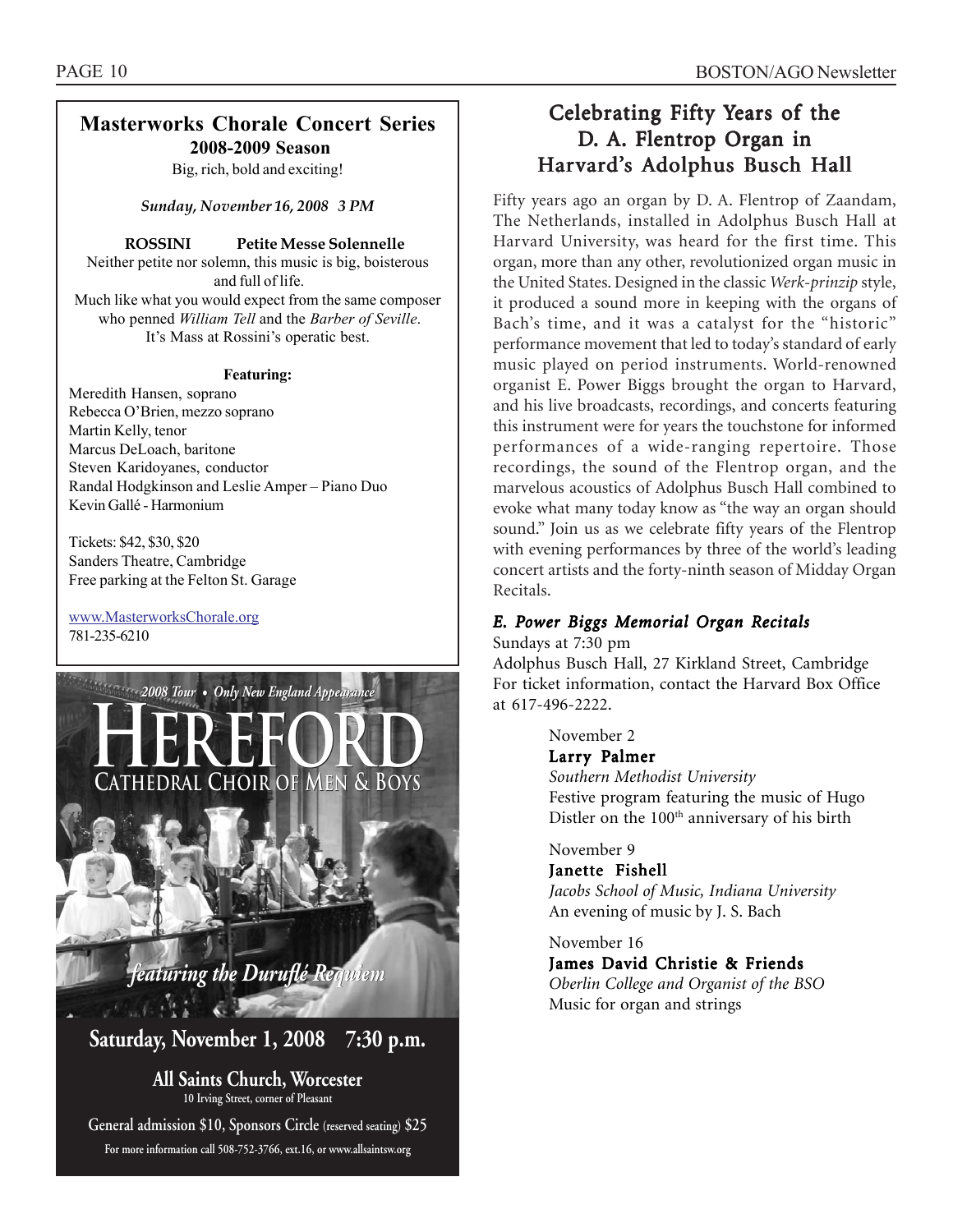

# *The Diapason*

Boston AGO members are invited to request a free sample copy of *The Diapason*. Send your request to editor Jerome Butera at jbutera@sgcmail.com*.* Visit *The Diapason* website at www.TheDiapason.com.

# Advertising 2008-2009

At the moment, 2008-2009 Newsletter back half page ad space is available at \$85 per issue for November, January through April, and June (Summer). Reserve now if you want this space – it always sells out and I regularly turn down many requests. Back page ads are limited to two per season for any one organization. Note that inside ads (1/4 page at \$25) are accepted anytime before deadline without reservation.

Note that we do run, at no charge for members, small (couple of lines) ads to buy, sell, or donate useful items.

*Upcoming BAGO Programs 2008-2009*

"ORGAN SPECTACULAR" WEEKEND EVENTS **October 17, Friday, 7:30 p.m.**  *Recital of Hungarian Organ Music*  Balint Karosi, Organist St. Cecilia Church, Boston

**October 19, Sunday, 3:00 p.m. (all 3 events)**  *1. Intro to the Pipe Organ 101*  Michael Kleinschmidt, Richard Webster, Presenters Trinity Church, Copley Square, Boston

*2. Organ Dedicatory Recital*  Leo Abbott, ChM, FAGO, Organist St. John the Evangelist Church, Wellesley Hills

*3. "Organ Plus – An Event for the Community"*  Robert Barney and Lois Toeppner, Organists With oboe, flute choir and trumpet St. John Evangelical Lutheran Church, Sudbury

**November 3, Monday, 7:30 p.m.**  *"Hugo Distler, the Man and his Music: a Perspective in his Centennial Year"*  Dr. Larry Palmer, Lecturer/Presenter Memorial Church (Appleton Chapel), Harvard Univ.

**November 23, Sunday, 4:00 p.m.**  *Olivier Messiaen Centennial Year Recital*  Tom Handel, Carl Klein, Joshua Lawton, Lee Ridgway, and Andrew Shenton, organists Mission Hill Church, Boston

**December 31, Wednesday, 10:00 p.m.**  *First Night Organ Recitals*  Brink Bush, Fredrick Guzasky and Lois Toeppner, **Organists** 

Arlington Street Church, Boston

**February 3, Tuesday, 7:30 p.m.**  *Felix Mendelssohn's Bicentenary Organ Recital*  Ezequiel Menendez, Organist Adolphus Busch Hall, Harvard University

**March 2, Monday, 7:30 p.m.**  *The Registration of J.S. Bach's Organ Works*  Dr. Quentin Faulkner, AAGO, Lecturer/Presenter Sponsored by the BAGO Organ Library Committee Boston University School of Theology

**March 21, Saturday, 10:30 a.m. – 5:30 p.m.**  *Bach Organ Recitals on his 324th Birthday*  Co-sponsored by the First Lutheran Church The First Lutheran Church of Boston

**May 11, Monday, 6:00 p.m.**  *BAGO Annual Meeting, Dinner, Members' Recital*  Holy Name Parish, West Roxbury

*-- The Editor*